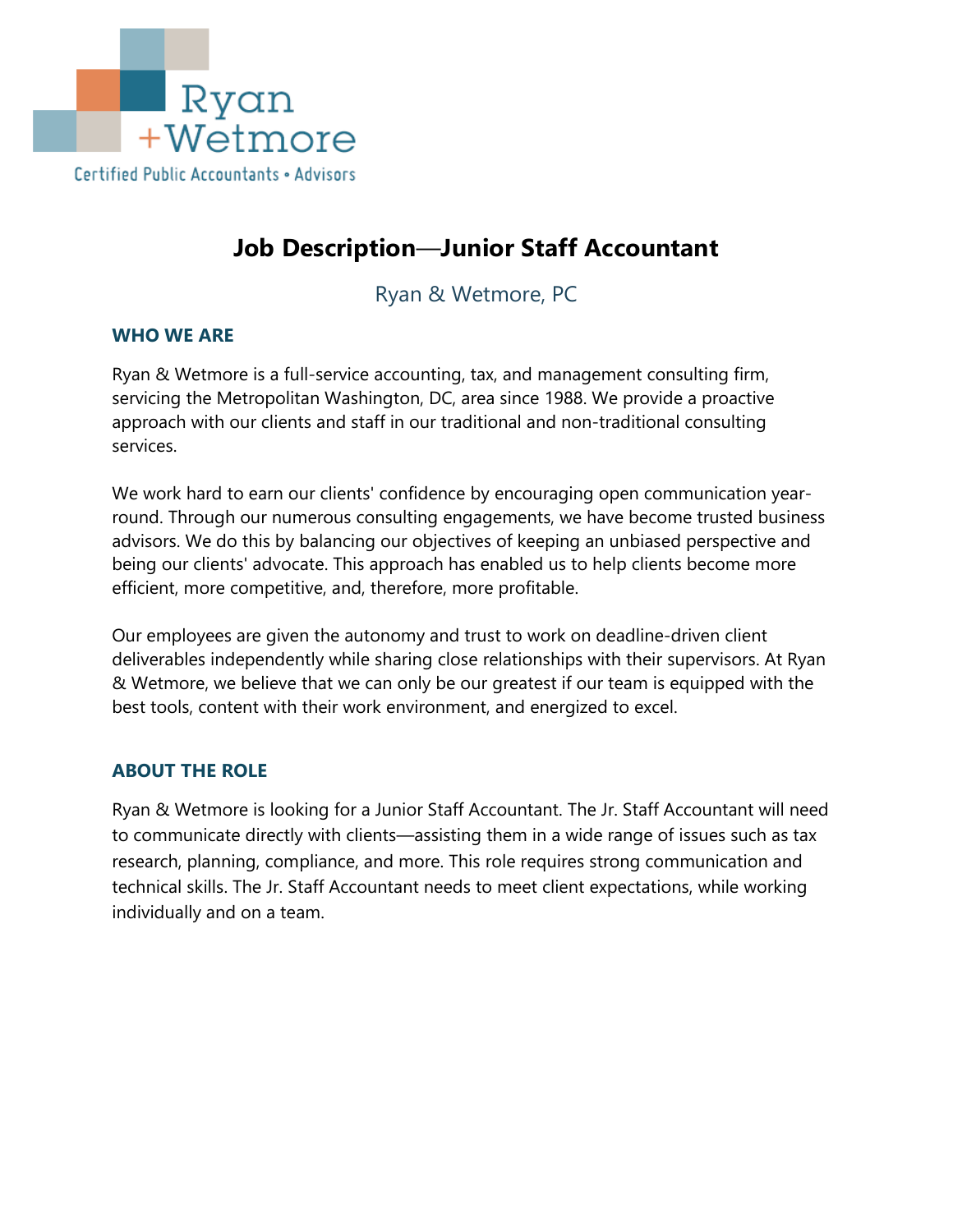### **POSITION TASKS**

#### **Client Work**

- Assist with advising clients on a wide range of corporate and federal tax issues, various duties to include tax research and planning, compliance, consulting, and business transaction structuring services.
- Meet client service expectations through adhering to time budgets and maintaining positive client communications
- Assist on attestation engagements including audits, reviews, and compilations.
- Assist in test work procedures over various financial statement areas including cash, receivables, inventory, fixed assets, payroll, expense analysis, trial balance and financial statement preparation.
- Demonstrate good work paper techniques and understanding of the objectives of work papers.

#### **Business Development**

- Communicate with engagement manager, partner, and client to discuss tax accounting matters
- Begin to identify and communicate accounting and auditing matters to the engagement team

## **Professional Development**

- Gain an understanding of Firm policies, procedures, and professional standards through observation and inquiry and adheres to them.
- Demonstrate positive attitude towards Firm and profession.
- Represent the Firm in a favorable and professional manner.
- Develop initiative, interpersonal skills, and practical application of technical knowledge.
- Perform other related duties assigned by immediate supervisor and other Firm management as required.
- Confidentiality of Firm and client information is critical.

## **ABOUT YOU**